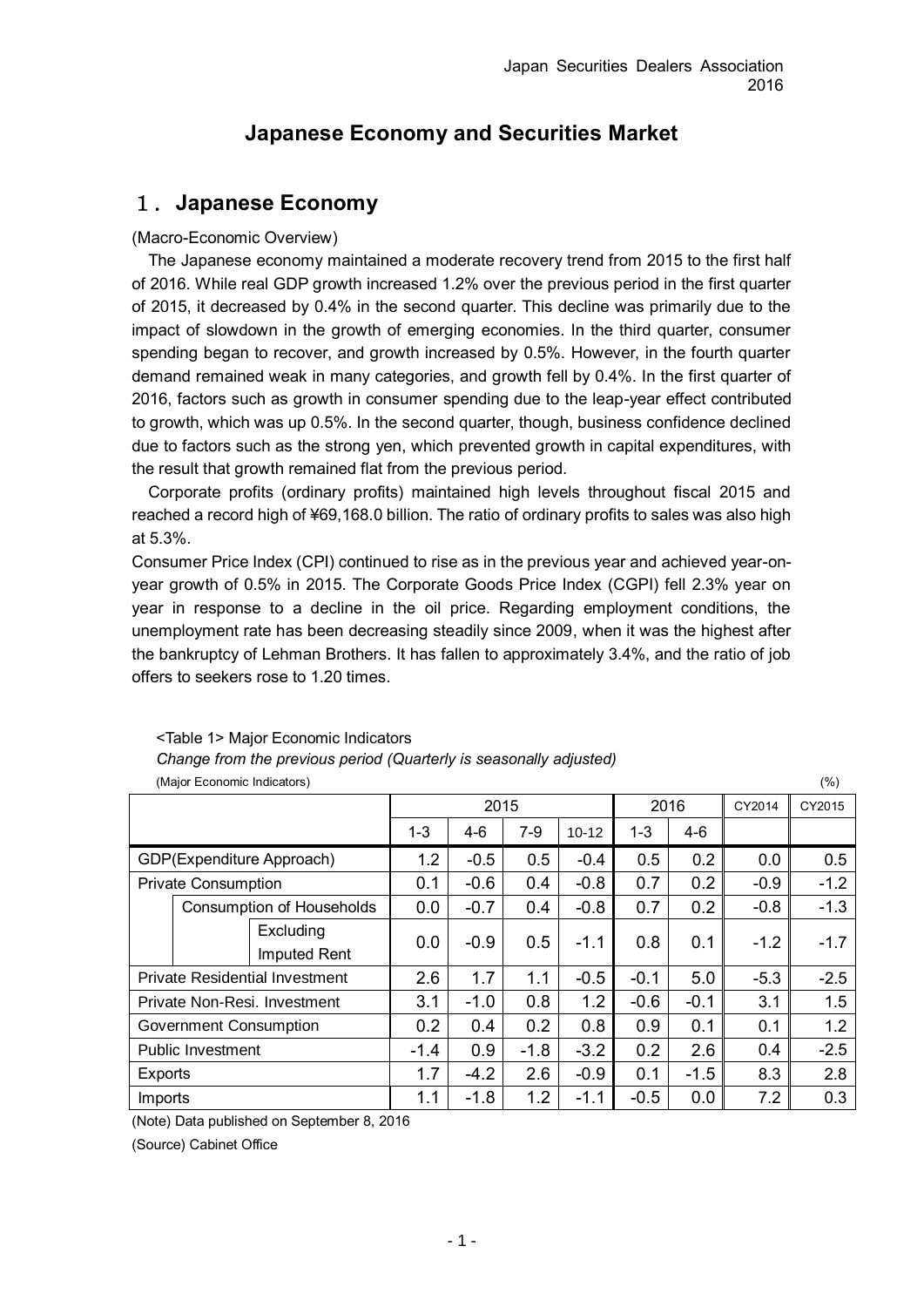<Table 2> Employment Conditions

|                                                  | 2015    |      |      | 2016   |         |       |        |        |
|--------------------------------------------------|---------|------|------|--------|---------|-------|--------|--------|
|                                                  | $1 - 3$ | 4-6  | 7-9  | $10 -$ | $1 - 3$ | $4-6$ | CY2014 | CY2015 |
|                                                  |         |      |      | 12     |         |       |        |        |
| Unemployment Rate (%)                            | 3.5     | 3.4  | 3.4  | 3.3    | 3.2     | 3.2   | 3.6    | 3.4    |
| Job-offers to Seekers Ratio(Ratio(Times))   1.15 |         | 1.18 | 1.22 | 1.26   | 1.29    | 1.36  | 1.09   | 1.20   |

(Note) Date is seasonally adjusted

(Source) Ministry of internal Affairs and Communications, Ministry of Health, Labour and Welfare

### <Table 3> Price Trends

(Corporate Goods Price and Consumer Price)

|                                                                         | 2015    |       |        |           | 2016    |        |        | CY2015 |        |
|-------------------------------------------------------------------------|---------|-------|--------|-----------|---------|--------|--------|--------|--------|
|                                                                         | $1 - 3$ | 4-6   | 7-9    | $10 - 12$ | $1 - 3$ | $4-6$  | CY2014 |        |        |
| Corporate Goods Price                                                   | Index   | 103.3 | 103.7  | 102.6     | 101.2   | 99.8   | 99.2   | 105.1  | 102.7  |
|                                                                         | YoY     | 0.5   | $-2.2$ | $-3.6$    | $-3.7$  | $-3.5$ | $-4.2$ | 3.2    | $-2.3$ |
| <b>Consumer Price</b>                                                   | Index   | 102.7 | 103.4  | 103.4     | 103.4   | 102.6  | 103.0  | 102.7  | 103.2  |
| (excluding fresh food)<br>YoY                                           |         | 2.1   | 0.2    | $-0.1$    | 0.0     | $-0.1$ | $-0.4$ | 2.6    | 0.5    |
| (Source) Ministry of Internal Affairs and Communications, Bank of Japan |         |       |        |           |         |        |        |        |        |

(Source) Ministry of Internal Affairs and Communications, Bank of Japan

# 2.**Financial Assets of Households**

At March 31, 2016, the end of fiscal 2015, household financial assets amounted to ¥1,705.5 trillion, declining approximately ¥10.2 trillion or 0.6% from fiscal 2014. The financial assets of households had been growing amid the long spell of yen depreciation and rising stock prices caused by the BOJ's monetary easing policy. However, the financial assets of households at the end of fiscal 2015 showed the first year-on-year decline for seven years, mainly due to the drop in stock prices from August, reflecting concern over the slowdown in China and the impact of falling oil prices.

Looking at a breakdown, stocks and other equities decreased around ¥16.7 trillion, or 9.9% year on year, to ¥152.9 trillion, and investment trusts fell ¥3.4 trillion, or 3.7% from last year, to ¥91.9 trillion. Cash and deposits, on the other hand, expanded approximately ¥11.3 trillion, or 1.3%, to ¥893.5 trillion, continuing on from last year in posting another record high on a year-end basis.

In terms of the composition of household financial assets, cash and deposits reached a record high as previously mentioned, and the proportion of cash and deposits rose 1.0%, to 52.4%, exceeding the level of the end of the previous fiscal year for the first time in five years. Conversely, the proportions of stocks and other equities and of investment trusts decreased 0.9%, to 9.0% and 0.2%, to 5.4%, respectively.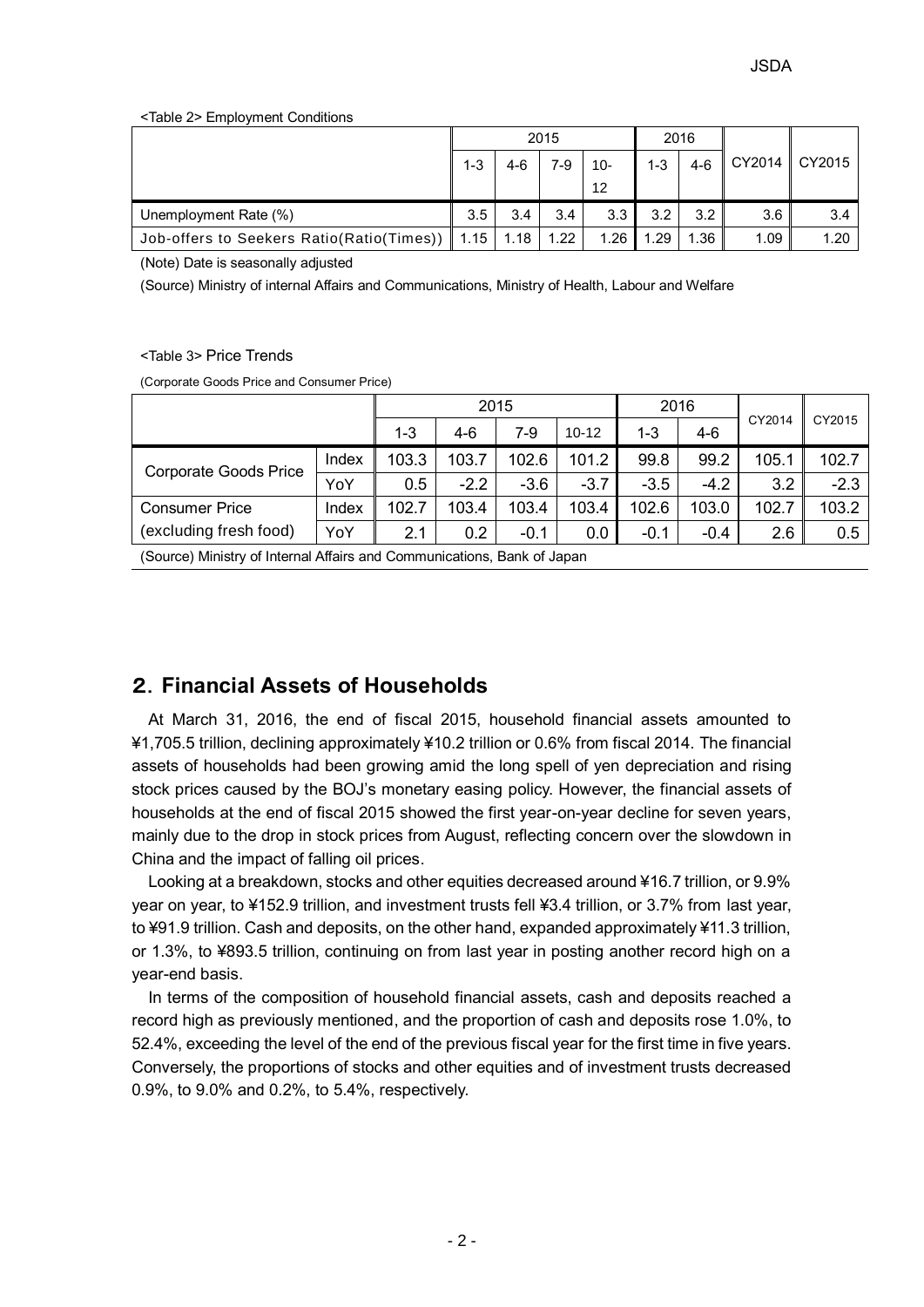| <table 4="">The Composition of Financial Assets of Households</table> | $(4$ trillion) |
|-----------------------------------------------------------------------|----------------|
|-----------------------------------------------------------------------|----------------|

|                                    | FY2013  | FY2014  | FY2015(E) | FY2015 (E)<br>(Amount) |
|------------------------------------|---------|---------|-----------|------------------------|
| Financial Assets of Household      | 1,638.4 | 1,715.7 | 1,705.5   | 1,705.5                |
| Currency and deposits              | 52.8%   | 51.4%   | 52.4%     | 893.5                  |
| Debt securities                    | 1.8%    | 1.6%    | 1.6%      | 27.0                   |
| <b>Shares &amp; Other Equities</b> | $9.2\%$ | $9.9\%$ | $9.0\%$   | 152.9                  |
| Investment trust beneficiary       | 4.8%    | 5.6%    | $5.4\%$   | 91.9                   |
| certificates                       |         |         |           |                        |
| Insurance, pension and             | 29.9%   | 29.6%   | 29.9%     | 509.3                  |
| standardized quarantees            |         |         |           |                        |
| <b>Others</b>                      | 1.6%    | 1.9%    | 1.8%      | 30.6                   |

(source) Bank of Japan

# 3.**Equities**

### (1) Primary Market

In 2015, 104 companies went public on the Tokyo Stock Exchange (TSE), largely due to the recovery in corporate earnings and strong stock market performance driven by the results of Abenomics. This figure represented an increase of 14 companies from a year earlier and the sixth consecutive year of growth. In 2016, partly due to stock market weakness reflecting deterioration in emerging economies, the number of companies going public on the TSE as of the end of July was 49, falling below the year-ago level for the first time in seven years. By industry category, service companies, information and communications, and retail continued to take the top spots, and one noticeable feature was the large number of new listings by companies related to BigData, which has attracted attention in recent years.

The highlights of the IPOs were three companies belonging to the Japan Post Group, Japan Post Holdings Co., Ltd., Japan Post Insurance Co., Ltd., and Japan Post Bank Co., Ltd. listed their stocks on the First Section of the Tokyo Stock Exchange on November 4, 2015. Totally, the three companies raised around ¥1,463.2 billion, making this the biggest initial public offering since NTT DoCoMo Inc. in 1988. Another big new listing was Line Corp., in July 2016. The simultaneous listing in Japan and the US caused a stir as the world's biggest tech listing this year, with a market capitalization based on TSE closing prices on the first day of around ¥910 billion. In addition, the second large IPO this year was the new listing of JR Kyushu in October, raising around ¥496 billion.

In 2015, the total amount of capital increases through public offerings on all stock exchanges in Japan shrank 30.5%, or ¥421.7 billion, to ¥963 billion, dipping below one trillion yen for the first time in three years. In 2016, during the first seven months from January to July, the amount fell to ¥184.5 billion, below the year-ago level. In 2015, the total amount of capital increases through primary offerings decreased sharply, plunging 73.6%, to ¥913 billion. In 2016, during the first seven months from January to July, public offerings amounted to ¥153.6 billion, far exceeding the year-ago level, due to the new listing of Line Corp.,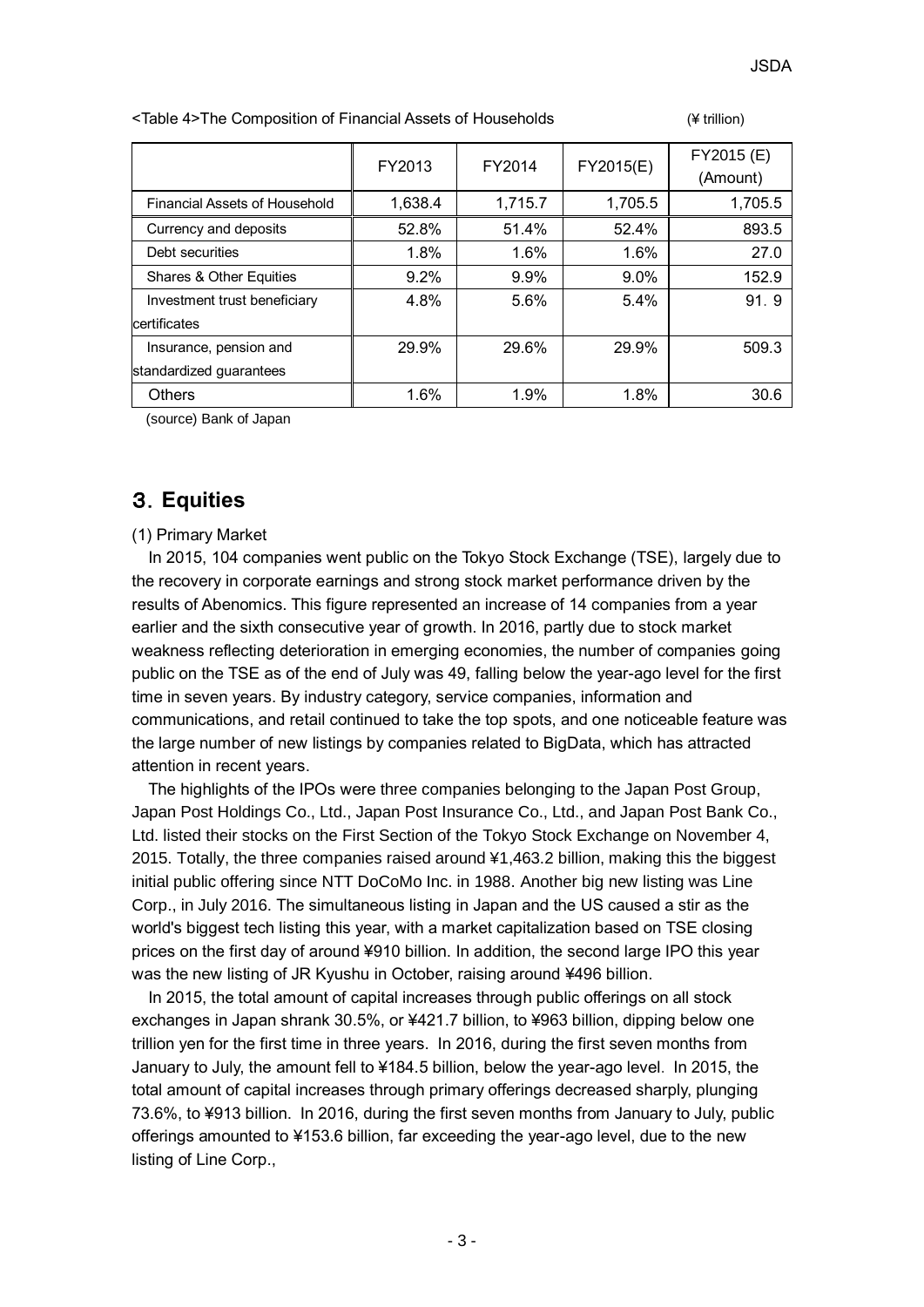|                                            | 2013     | 2014     | 2015     |
|--------------------------------------------|----------|----------|----------|
| No. of Listed Companies (Note 1)           | 3,406    | 3,456    | 3,502    |
| Newly listed                               | 75       | 90       | 104      |
| Total Market Value (¥billion)              | 477,509  | 524,899  | 589,788  |
| Trading Volume (millions of shares)        | 887,952  | 709,104  | 709,718  |
| T. Volume (daily avg) (millions of shares) | 3,624    | 2,906    | 2,908    |
| Trading Value (¥billion)                   | 682,702  | 643,105  | 745,955  |
| T. Value (daily avg) (¥billion)            | 2,786    | 2,635    | 3,057    |
| TOPIX (Note 2)                             | 1,302.29 | 1,407.51 | 1,547.30 |

<Table 5> Key Statistics for Stocks (TSE 1st, 2nd, Mothers, JASDAQ)

Note 1: The companies newly listing on the TSE as a result of the merger (July 16, 2013) of the cash markets of the TSE and OSE (1,099 companies) were excluded from the Newly Listed figure for 2013.

Note 2: As of end of year

(Source) Japan Exchange Group

#### (2) Secondary Market

Taking a general view of the stock market in 2015, in the first half of the year, stocks showed an even stronger upward trend on the back of improvement in corporate earnings supported by a weak yen and low oil prices, and expectation for corporate governance reforms. However, through the second half of the year, gains narrowed amid rising concern about China's economic slowdown.

In the first quarter of 2015, the stock market was bearish on concern about the Greek debt crisis. However, from the latter part of the quarter, the market rebounded as listed companies announced favorable financial results and the government announced that Japan's GDP had turned positive. On March 31, the Nikkei Average closed the fiscal year at 19,206.

In the second quarter, the upward trend continued and on April 22, the Nikkei 225 index rose to 20,133, closing above the 20,000 level for the first time in 15 years since April 2000. The index subsequently fell back at the beginning of May, dipping below 20,000 by mid-May. However, at the end of the month, the weakening of the yen to below ¥120 against the dollar lifted the shares of exporters, and on May 29, the Nikkei index reached 20.563, closing above 20,000 at the end of a month for the first time since March 2000. The market then remained firm, with the Nikkei Stock Index closing at 20.952 on June 24, its highest close for 18 years since December 1996. The aggregate market value of the companies listed on the First Section of the Tokyo Stock Exchange also hit a record high.

In the third quarter, the stock index remained generally above the 20,000 level during July. In August, the aggregate market value of the companies listed on the First Section of the Tokyo Stock Exchange hit a new high of ¥609 trillion, but stock prices plummeted amid rising concern over China's economic slowdown triggered by the devaluation of the Chinese Yuan. In September, the year-to-date decline came close to 20% at one point and at times the index dipped below 17,000. Net sales of Japanese stock by overseas investors (Cash and futures transactions combined) for September came to ¥3 trillion, which was the highest level since records began.

In the fourth quarter, the stock index regained some lost ground thanks to depreciation of the yen amid growing certainty that the Fed would raise interest rates before the end of 2015 as well as additional monetary easing in China and Europe. In January, the index traded above the 20,000 level for a time, but then fell back again after the BOJ's monetary easing on 18 December ended in supplementary measures, closing at 19,033 at the end of the year.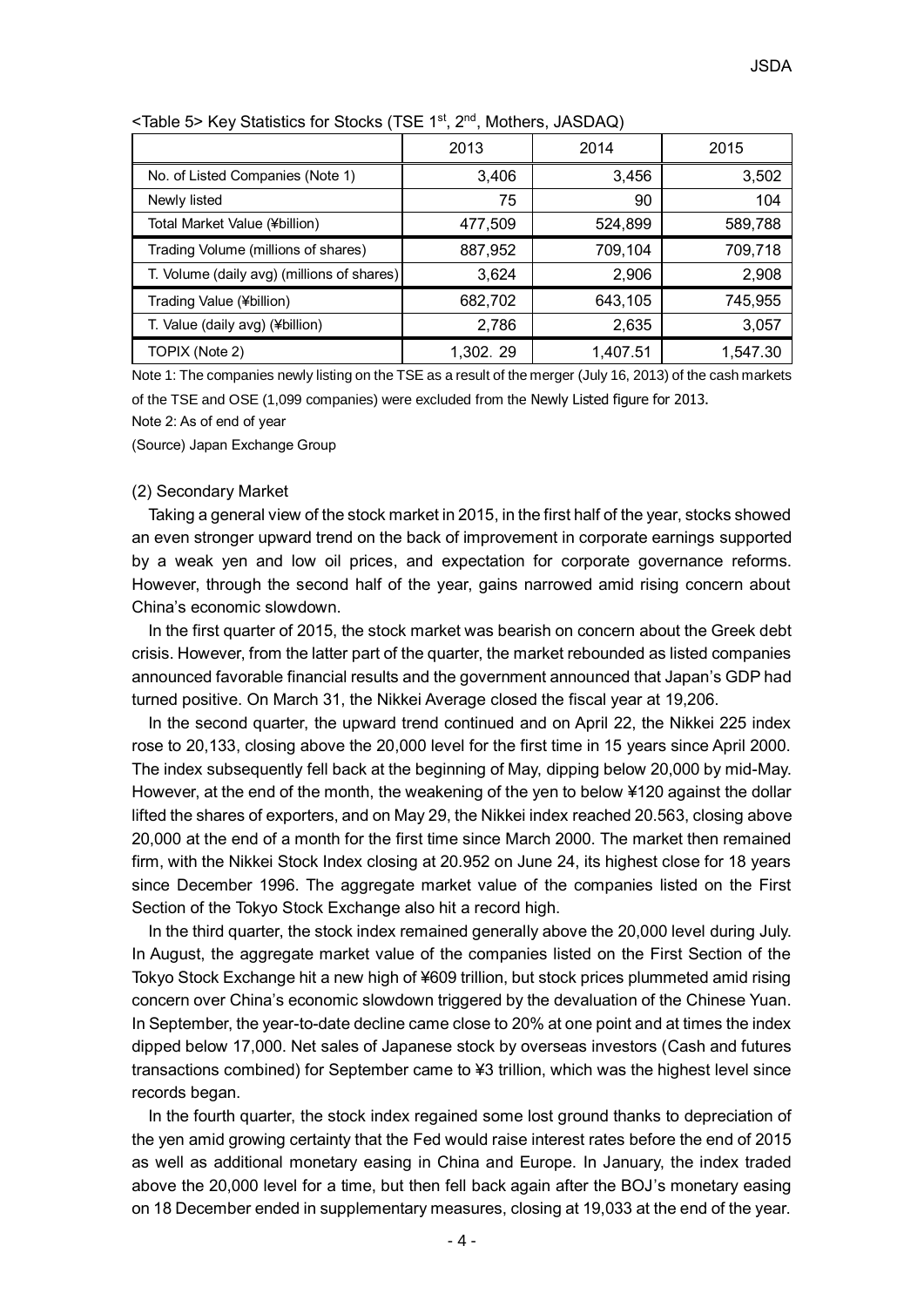In the first quarter of 2016, the downward trend that began the year before continued amid concerns of a global recession. In March, the stock index began to rise, as the weakness of the dollar against all major currencies allayed economic concerns for emerging economies and resource rich countries. However, the gains were limited due to yen appreciation and uncertainty over corporate earnings.

In the second quarter of 2016, following a large drop at the beginning of April, the stock index remained firm thanks to rising oil prices and expectations for further monetary easing by the BOJ. However, when the BOJ decided to maintain the status quo at its monetary policy review meeting on April 28, previous expectations faded, causing sharp adjustments in stock prices. Subsequently, with the yen weakening against the dollar after the FOMC hinted at a June rate hike on May 18, stock prices recovered. After reaching the 17,000 level, the stock index seesawed, swayed by the BOJ's monetary policy and exchange rates. However, when Britain voted to leave the EU in the referendum held on June 23 (local time), this sent shock waves through the market, and on June 24, the day after the vote, the stock index hit 14,864, its lowest level since the beginning of the year.



### <Chart 1> Nikkei225 Stock Average and Yen/US Doller Exchange Rate

<Table 6> Market Shares & Trading Balance by Types of Investors―Tokyo, Nagoya―

|                                     | <b>Market Share</b> |       |       | Net Selling $\langle - \rangle$ /Buying $(+)$ (¥billion) |          |          |  |
|-------------------------------------|---------------------|-------|-------|----------------------------------------------------------|----------|----------|--|
|                                     | 2013                | 2014  | 2015  | 2013                                                     | 2014     | 2015     |  |
| Member Account                      | 12.5%               | 13.0% | 13.8% | $-585$                                                   | 288      | 1,558    |  |
| Individuals                         | 28.0%               | 23.3% | 20.0% | $-8,750$                                                 | $-3,632$ | $-4,999$ |  |
| Foreigners                          | 50.8%               | 55.5% | 58.4% | 15,119                                                   | 852      | $-250$   |  |
| <b>Investment Trusts</b>            | 1.5%                | 1.8%  | 1.8%  | 426                                                      | $-210$   | 242      |  |
| Non-Financial Companies             | 1.0%                | 0.9%  | 1.0%  | 629                                                      | 1,101    | 2,963    |  |
| Life & Non-life                     | 0.2%                | 0.2%  | 0.2%  | $-1,075$                                                 | $-503$   | $-584$   |  |
| Citi BK & Regional BK               | 0.1%                | 0.1%  | 0.1%  | $-282$                                                   | $-129$   | $-309$   |  |
| <b>Trust BK</b>                     | 3.1%                | 3.3%  | 3.2%  | $-3966$                                                  | 2.784    | 2,007    |  |
| <b>Other Financial Institutions</b> | 0.1%                | 0.1%  | 0.2%  | $-468$                                                   | 8        | 260      |  |

Note: Figures up to and including the second week of July 2013 are the totals of the three markets of Tokyo, Osaka, and Nagoya.

(Source) Japan Exchange Group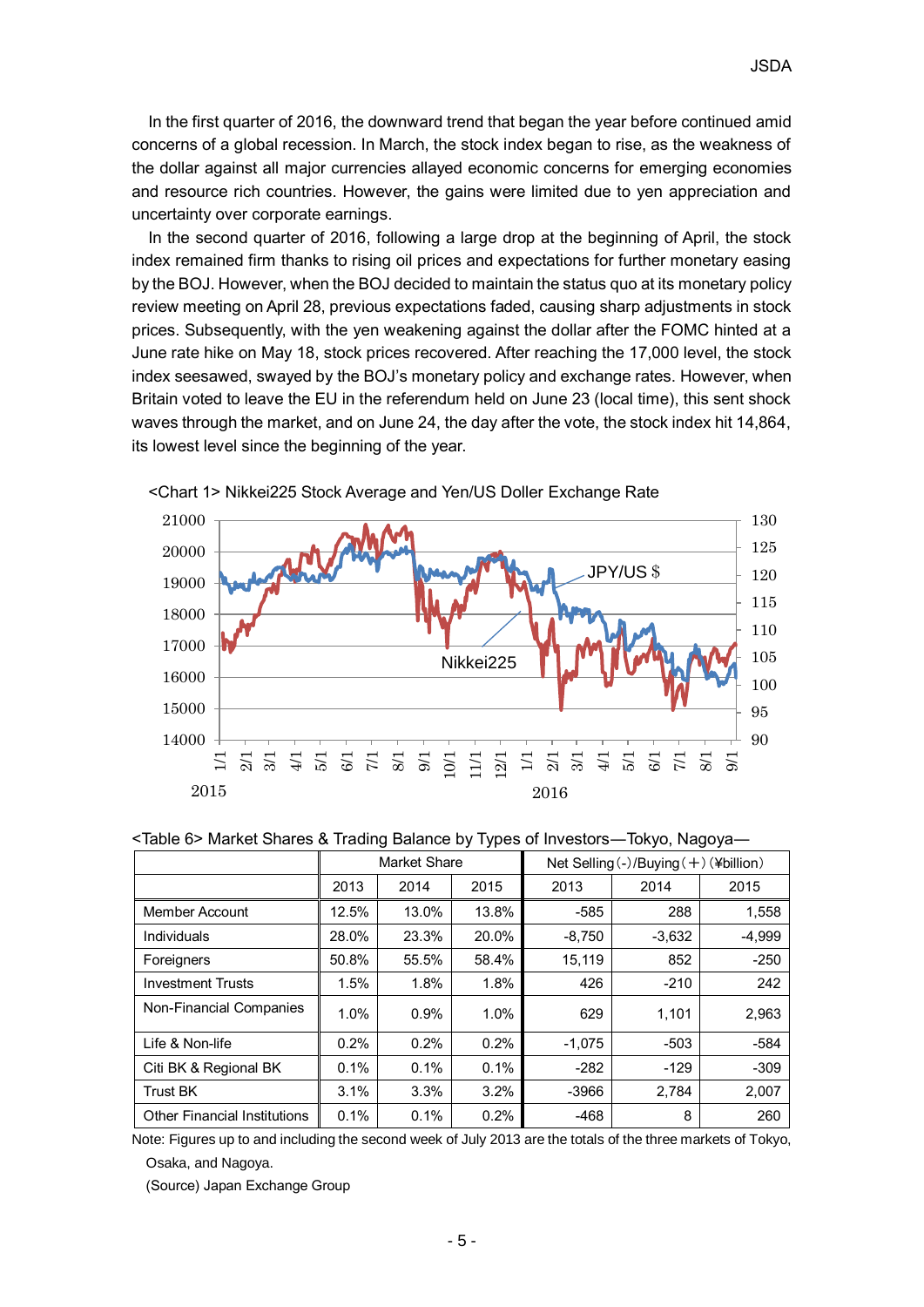## 4.**Bond Market**

### (1) Primary Market

In 2015, public and corporate bond issuance in Japan decreased ¥4.7 trillion, or 2.3%, from 2014, to ¥200.2 trillion. Looking at a breakdown, public debt securities, straight corporate bonds and Yen-denominated non-resident issues all fell year on year, with JGBs down ¥1.3 trillion, to ¥174.5 trillion, straight corporate bonds down ¥1.5 trillion, to ¥6.8 trillion, and non-resident issues down ¥0.7 trillion, to ¥1.8 trillion.

During the period from January to July 2016, public and corporate bond issuance in Japan amounted to ¥114.7 trillion, which is less than in the same period of the previous year. While JGB issuance during this seven-month period decreased year on year, issuance of straight corporate bonds rose sharply from the same period a year ago, increasing 30.8% to ¥5.6 trillion.

Turning to JGB issuance, which accounts for the largest share of the market, issuance of long-term and super long-term bonds increased and issuance of medium-term and shortterm bonds decreased, reflecting efforts to control refinancing risks and reduce financing cost in the medium and long term.

In 2015, issuance of straight corporate bonds fell to its lowest level in nine years, amid weak demand for capital from the corporate sector and widening corporate bond spreads. With widening corporate bond spreads, the cost of raising finance by issuing corporate bonds was high relative to bank loans, and there was a noticeable tendency to delay issuance among companies that traditionally issue corporate bonds such as trading companies, real estate and non-banks. In such an environment, a trend toward product diversification was evident, with Mitsubishi Corporation issuing hybrid bonds (bonds positioned between debt and equity). At the beginning of 2016, with the yield on short- to long**-**term JGBs in negative territory under the BOJ's negative interest rate policy, demand for corporate bonds still issued at positive yields grew among investors hard-pressed to find investment opportunities. Noticeable market features include the issuance of super long-term bonds with higher yields, hybrid bonds, and TLAC bonds by financial institutions for compliance with Basel standards.

|                                |                                 | 2013    | 2014     | 2015     |
|--------------------------------|---------------------------------|---------|----------|----------|
| Trading Volume<br>(face value) | <b>JGB</b>                      | 8,968.6 | 10,075.4 | 10,393.4 |
|                                | <b>Others</b>                   | 89.3    | 106.9    | 142.8    |
|                                | Total                           | 9,058.0 | 10,182.3 | 10,536.3 |
|                                | <b>Public Debt Securities</b>   | 197.7   | 191.4    | 188.7    |
|                                | (JGB) (Note 1)                  | (181.0) | (175.8)  | (174.5)  |
|                                | <b>Straight Corporate Bonds</b> | 8.7     | 8.4      | 6.8      |
| Issuing Amount                 | (Note 2)                        |         |          |          |
|                                | Non-Resident Issues             | 1.6     | 2.5      | 1.8      |
|                                | Total (Note 3)                  | 210.8   | 205.0    | 200.2    |

|  | <table 7=""> Public and Corporate Bonds</table> | (¥ trillion) |
|--|-------------------------------------------------|--------------|
|--|-------------------------------------------------|--------------|

Notes: 1. JGBs do not include bonds placed in the public sector or financial bills (including financial bills that are accounted for under treasury bills). Public bonds other than JGBs comprise municipal, government-guaranteed, and FILP agency bonds (including regional public corporation bonds).

- 2. Straight corporate bonds include asset-backed corporate bonds.
- 3. The total figures are not equal to the sum of individual categories because they include bank bonds, private placement corporate bonds and private placement government bonds.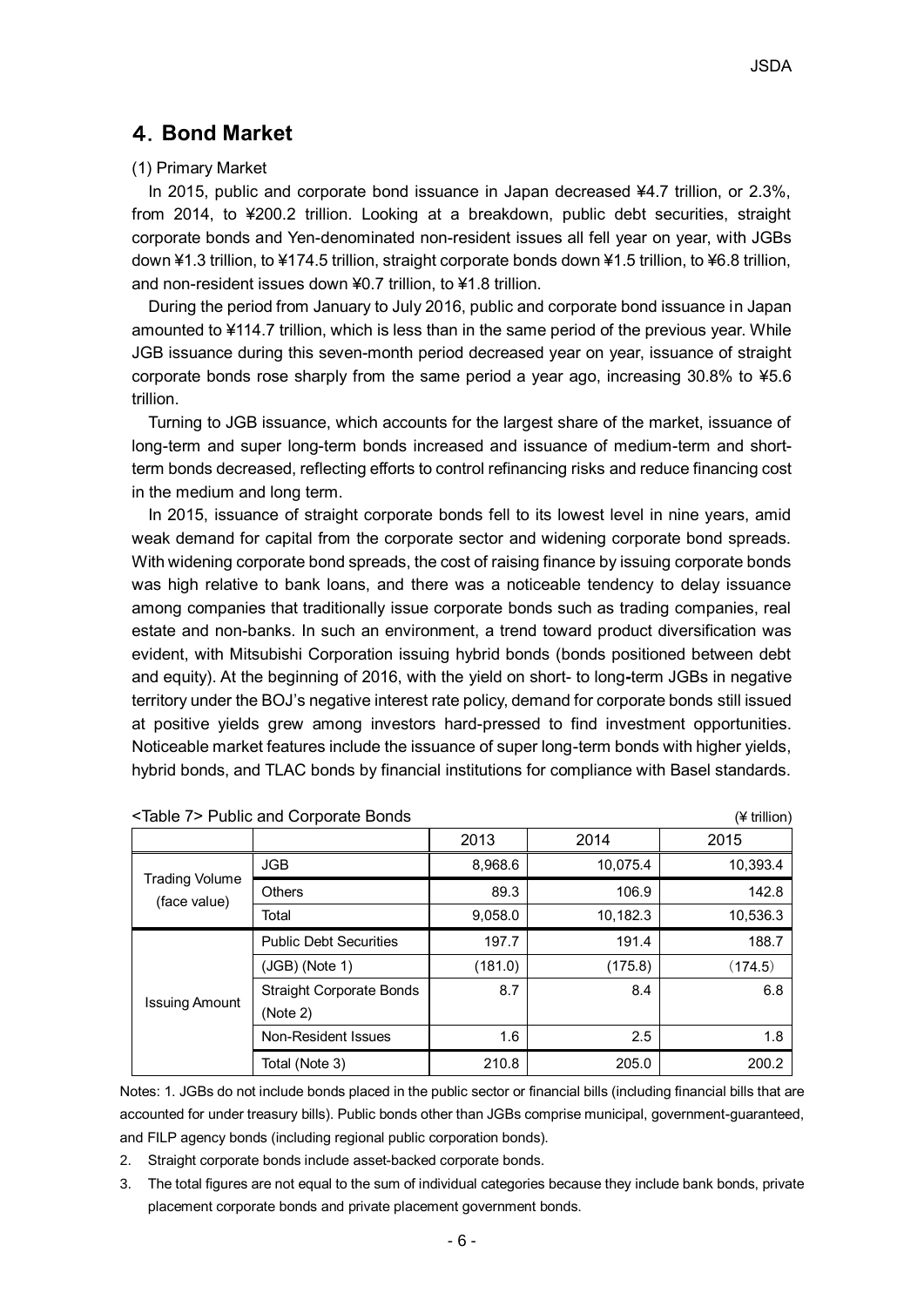#### (2) Secondary Market

Taking a general view of the movements of the long-term interest rate (rate for newly issued 10-year JGBs) during 2015 and the first half of 2016, the rate temporarily rose to around 0.5% in the first half of 2015 but then hovered at a low level from the second half of the year. Following the BOJ's introduction of a negative interest rate policy in January 2016, the rate fell below zero for the first time and has since remained in negative range.

In 2015, the rate started out at 0.325% at the beginning of the year and then trended down, temporarily falling below 0.2%, amid expectation for further monetary easing in light of the slowing of the year-on-year rate of increase in the consumer price index. However, from late January, with no change in the BOJ's monetary policy and higher U.S. long-term interest rates, the rate rose to the mid 0.4% range and subsequently hovered between 0.3% and 0.4%. In June, following a sudden increase in German long-term interest rates, the rate temporarily climbed further into the mid 0.5% range. From the summer, against the backdrop of the global stock market plunge triggered by the Chinese stock market crash and the falling oil price, the rate generally hovered at a low level. Although the FED raised its key interest rate on December 16, the increase in U.S. long-term interest rates was limited due to low oil prices, among other factors, and consequently Japan's long-term rate also showed no increase and continued to hover around 0.3% through to the end of 2015, closing at 0.265%.

In 2016, the long-term rate remained in the lower 0.2% range at the beginning of the year. However, with the BOJ's decision to adopt "quantitative and qualitative monetary easing with a negative interest rate" on January 29, the interest rate dropped sharply, falling 0.129 percentage points from the previous day to 0.1%, and, on February 9, the rate fell to -0.035%, dropping below zero for the first time ever. It then hovered between 0% and -1% but, following Britain's decision to leave the EU on June 24, the rate fell further into negative territory as investment funds flowed into JGBs, which are safe assets, and in July, the rate temporarily dropped to -0.3%. The rate subsequently rose on expectation of a U.S. rate hike, and hovered around -0.1%.



<Chart 2> Long-term Interest Rates in Japan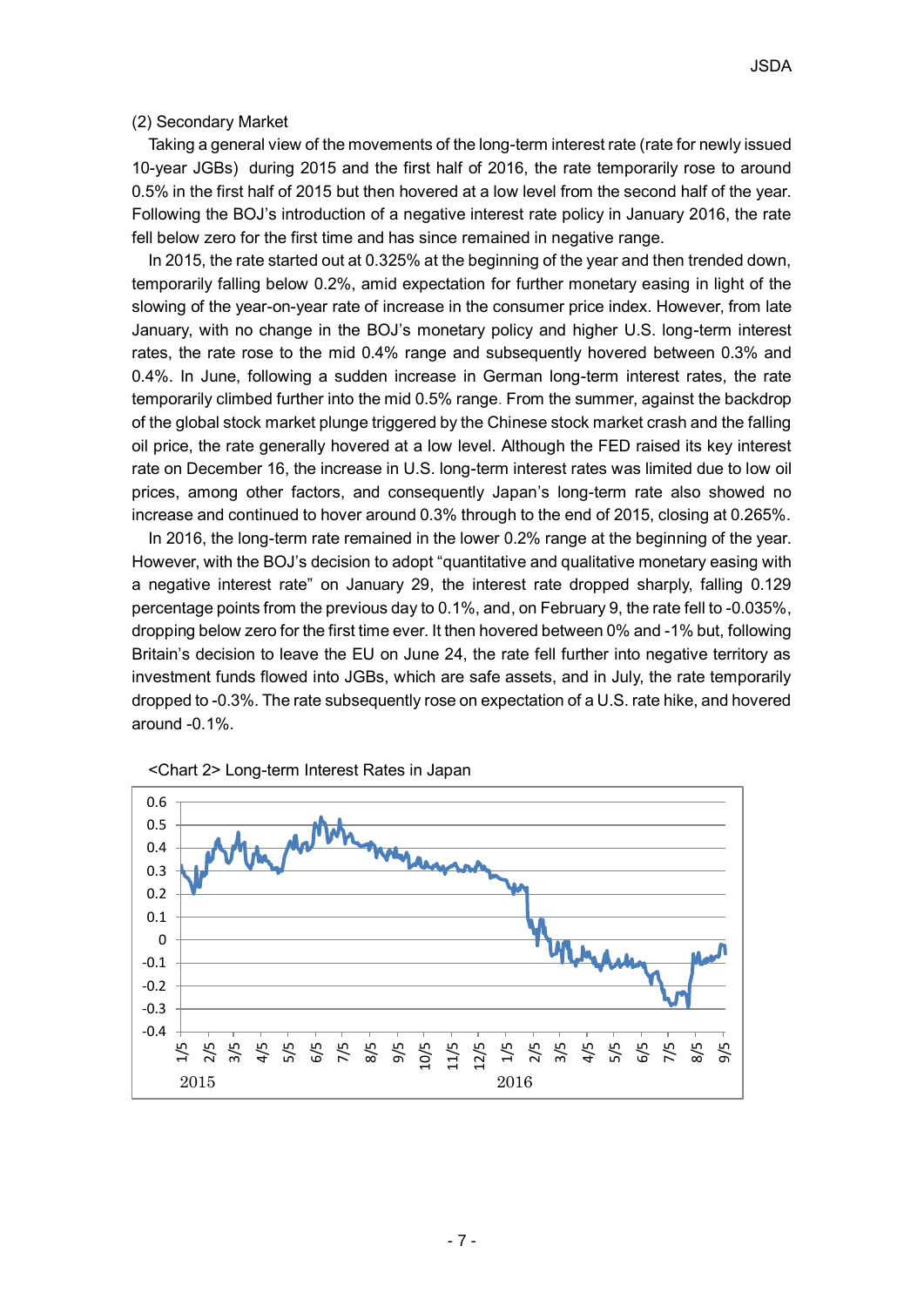# 5.**Investment Trust**

In 2015, the net assets of publicly offered investment trusts continued to show an upward trend, topping ¥100 trillion yen in May, but registered sharp decline in August as a result of the plunge in stock prices caused by concerns over China's economic slowdown. At the end of 2015, the net assets of publicly offered investment trusts reached a new high of ¥97,756.2 billion, up ¥4,251.6 billion from ¥93,504.5 billion a year earlier. Total net assets of stock investment trusts reached a new high of ¥81,738.1 billion compared with ¥77,095.4 billion, an increase of ¥4,642.7 billion. Total net assets of bond investment trusts, including MMFs, decreased for a second consecutive year, down ¥391.0 billion year on year from ¥16,409.1 billion, to ¥16,018.0 billion.

The number of publicly offered investment trust funds rose significantly over the year, increasing by 439 to 5,843. The number of stock investment trusts increased by 442 to 5,684, and the number of bond investment trusts decreased by 3 to 159.

The balance of investment trusts held by Japanese households rose steadily from ¥92,475.7 billion at December 31, 2014 to ¥98,287.2 billion at June 30, but declined to ¥90,808.6 billion at September 30. The balance then recovered to ¥96,268.3 at December 31, 2015.

Looking at capital flow, there was a net capital inflow throughout the year. Capital inflow was ¥2,786.3 billion in the first quarter (January to March), ¥2,770.0 billion in the second quarter (April to June), ¥2,385.0 billion in the third quarter (July to September), and ¥1,329.7 billion in the fourth quarter (September to December).

In 2016, the number of publicly offered investment trust funds has continued to show an upward trend, reaching 5,960 at August 31. However, the net assets of publicly offered investment trust funds have trended down since the beginning of the year, reaching ¥88,110.8 billion at August 31. This downward trend is mainly due to decline in net asset value due to the weak stock market, and the cancellation and redemption of publicly offered investment trust funds including MMFs due to the BOJs adoption of a negative interest rate policy.

|                                         | Year            | 2013  | 2014  | 2015  |
|-----------------------------------------|-----------------|-------|-------|-------|
|                                         | Total           | 81.5  | 93.5  | 97.7  |
| Stock Investment<br><b>Trusts</b>       | Sales           | 40.0  | 38.4  | 44.1  |
|                                         | Repurchases     | 34.8  | 31.1  | 30.7  |
|                                         | Assets          | 65.0  | 77.0  | 81.7  |
| <b>Bond Investment</b><br><b>Trusts</b> | Sales           | 12.3  | 12.9  | 9.7   |
|                                         | Repurchases     | 11.8  | 13.0  | 9.9   |
|                                         | Assets          | 3.3   | 3.3   | 3.1   |
|                                         | <b>Sales</b>    | 0.6   | 0.7   | 0.5   |
| <b>MMFs</b>                             | Repurchases     | 0.5   | 0.6   | 0.8   |
|                                         | Assets          | 1.9   | 1.9   | 1.6   |
|                                         | Sales           | 54.2  | 43.0  | 49.4  |
| <b>MRFs</b>                             | Repurchases     | 49.4  | 43.1  | 49.3  |
|                                         | Assets          | 11.1  | 11.1  | 11.1  |
|                                         | Number of Funds | 4,922 | 5,404 | 5,843 |

<Table 8> Changes in Assets of Investment Trusts (¥ trillion)

(Source) The Investment Trusts Association, Japan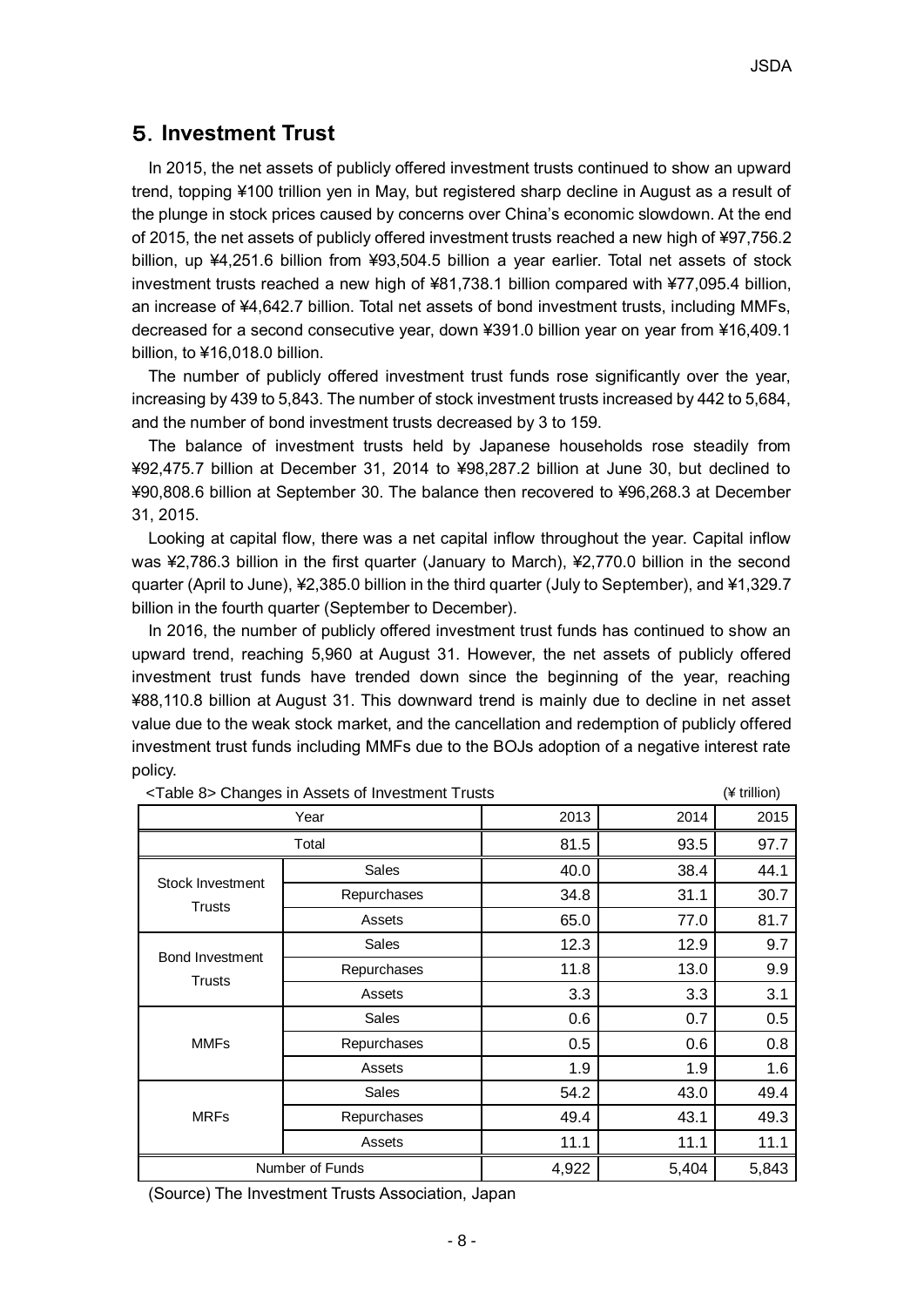# 6.**Overview of Securities Industry Performance**

Annual performances by securities firms in Japan in the fiscal year ended March 31, 2016 were favorable, though slightly down on the previous fiscal year when the stock market was generally robust. The proportion of securities firms posting profits (companies reporting profits on a current net profits/losses basis) remained at a high level, despite falling to 75.2% from 82.9% the previous fiscal year.

Overall, the industry recorded operating revenues of ¥4,038.4 billion, decreasing 2.8%, or ¥117.8 billion, from the previous year.

Looking at a breakdown of operating revenues (see Chart 3), commissions increased 0.1%, or ¥1.7 billion, to ¥2,295.6 billion, and trading gain declined 12.1%, or ¥149.0 billion, to ¥1,088 billion, mainly due to poor performances in equity operations, which were down 35.9%, or ¥82.4 billion, and bond operations, which were down 35.3%, or ¥324.9 billion.



<Chart 3> Members' Operating Revenues

Looking at commission in more detail (Chart 4), brokerage commission increased 0.3%, or ¥2.0 billion, to ¥690.0 billion. Underwriting commission rose 9.0%, or ¥14.5 billion, to ¥176.8 billion. However, distribution commission decreased 25.7%, or ¥119.5 billion, to ¥345.9 billion.

Net operating income after subtracting the financial expenses explained below amounted to ¥3,657.5 billion, a 3.9% or ¥149.5 billion decrease from a year earlier.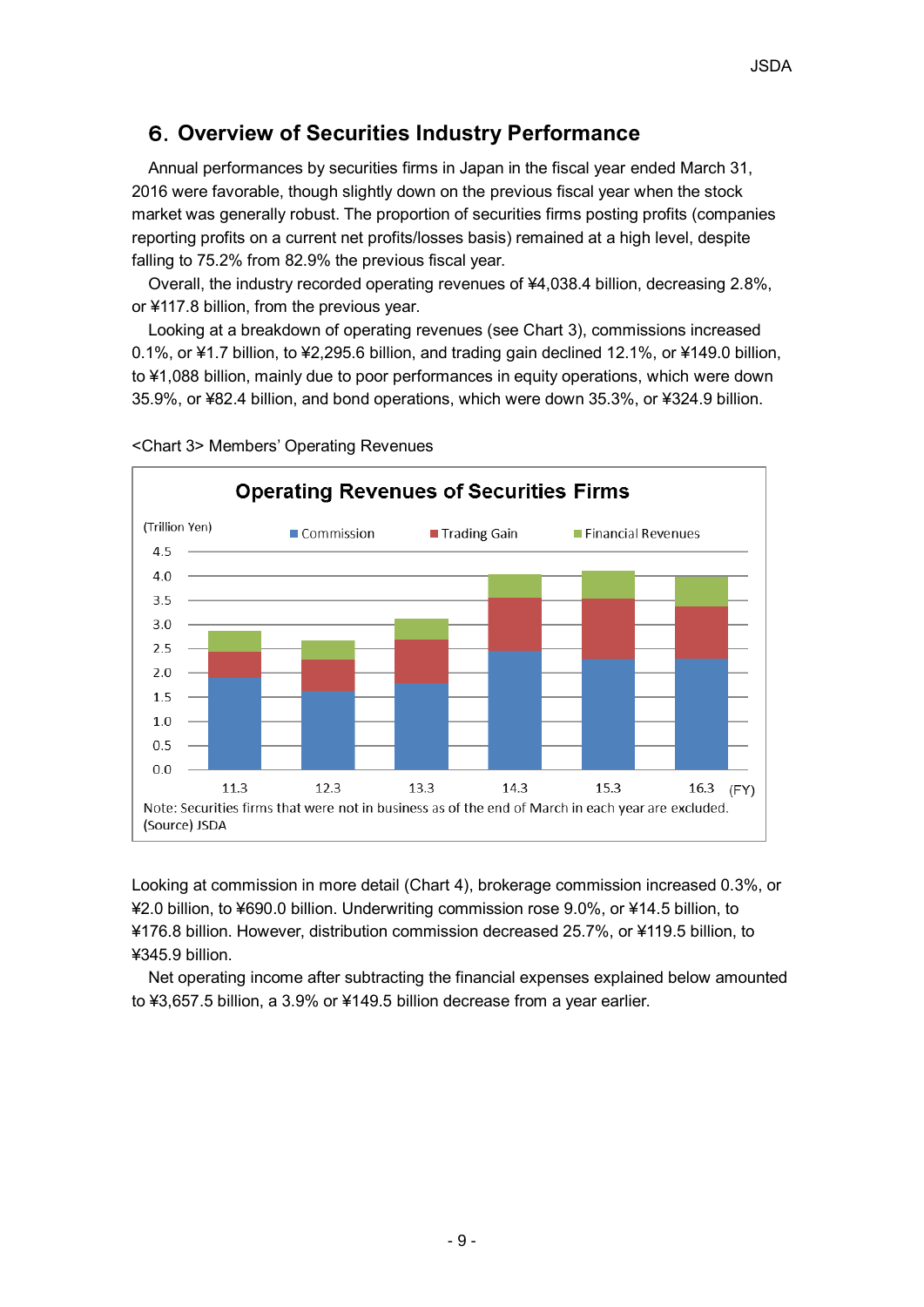

<Chart 4> Breakdown of Members' Commission

Compared with the decline in operating revenues, operating expenses of securities firms in the fiscal year ended March 2016 showed a slight upswing, increasing 0.6%, or ¥17.9 billion, to ¥3,180.2 billion (see Chart 4).

Looking at separate categories, selling and general administrative costs fell 0.5%, or ¥13.7 billion, to ¥2,799.3 billion, while financial expenses rose 9.1%, or ¥31.7 billion, to ¥380.8 billion.

Breaking down selling and administrative costs, driven by the higher trading volumes of the robust market, transaction expenses increased 3.5%, or ¥24.8 billion, to ¥742.5 billion, and data processing and office supplies expenses climbed 5.7%, or ¥25.5 billion, to ¥477.2 billion. However, employment cost fell 7.4%, or ¥83.1 billion, to ¥1,033.6 billion, and real estate and equipment expenses sank 2.1%, or ¥4.8 billion, to ¥230.3 billion.



#### <Chart 5 > Members' Operating Expenses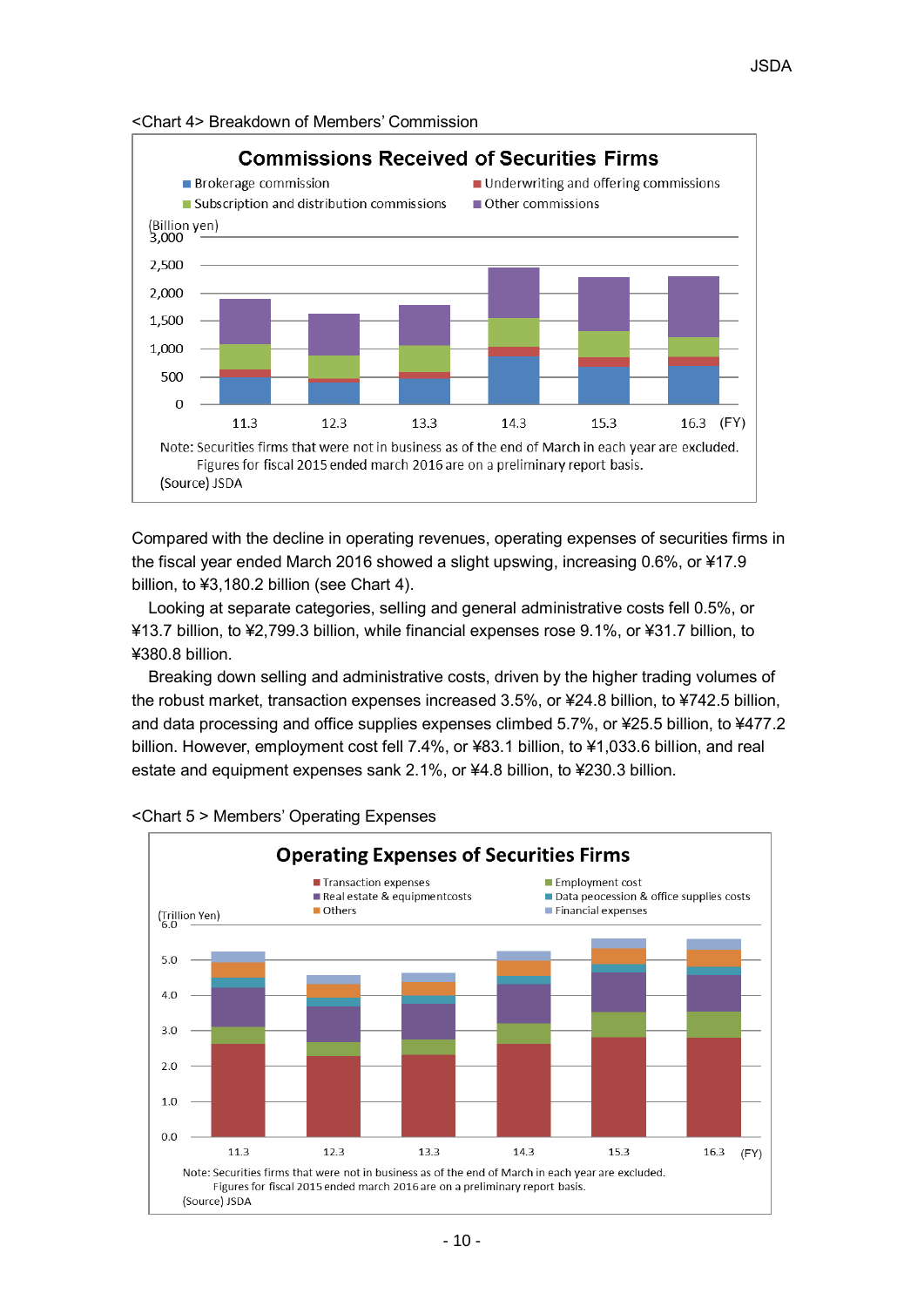As a result, the current net profits/losses of the securities firms in Japan in the fiscal year ended March 2016 amounted to ¥618.0 billion, down 14.7%, or ¥106.8 billion year on year.



<Chart 6> Members' Ordinary Income and Current Net Profits

# 7.**Regulatory and Legal Revisions, Industry Topics**

1. Partial Revision of the Banking Act, etc. to Respond to the Changing Environment Due to the Development of Information and Communication Technologies

An Act to Partially Amend the Banking Act, etc. for the Purpose of Responding to the Changing Environment Due to the Development of Information and Communication Technologies (FinTech) was enacted in May 2016 and promulgated in June 2016.

The revision amends the Banking Act and other relevant acts aiming to ease the restriction on investment in companies up to 5% for banks and up to 15% for their holding companies to encourage banks to cooperate with IT companies. Also the revision of the Payment Services Act requires exchanges for virtual currencies to be registered with the Japan Financial Service Agency (JFSA), to separately manage customers' assets and their own assets, and to be periodically audited by auditing firms or certified public accountants.

### 2. Partial Revision of the Defined Contribution Plan Act

The Act for the Partial Revision of the Defined Contribution Plan Act was enacted in May 2016 and promulgated in June 2016. The revision was aiming to address the issues such as diversification of working styles, make corporate plans more widespread, and assist individuals' self-reliant efforts in asset formation for old age.

- (1) Expansion of eligibility for participation in individual DC plans (to include non-working spouses of employees, public-sector employees and other groups previously only covered by defined benefit plan)
- (2) Introduction of simplified DC plans which relax the procedure necessary to introduce a DC plan for smaller employers with 100 employees or less
- (3) Enabling small employers to contribute to individual employee DC plans
- (4) Requirement for employers to provide continuous investment education to DC plan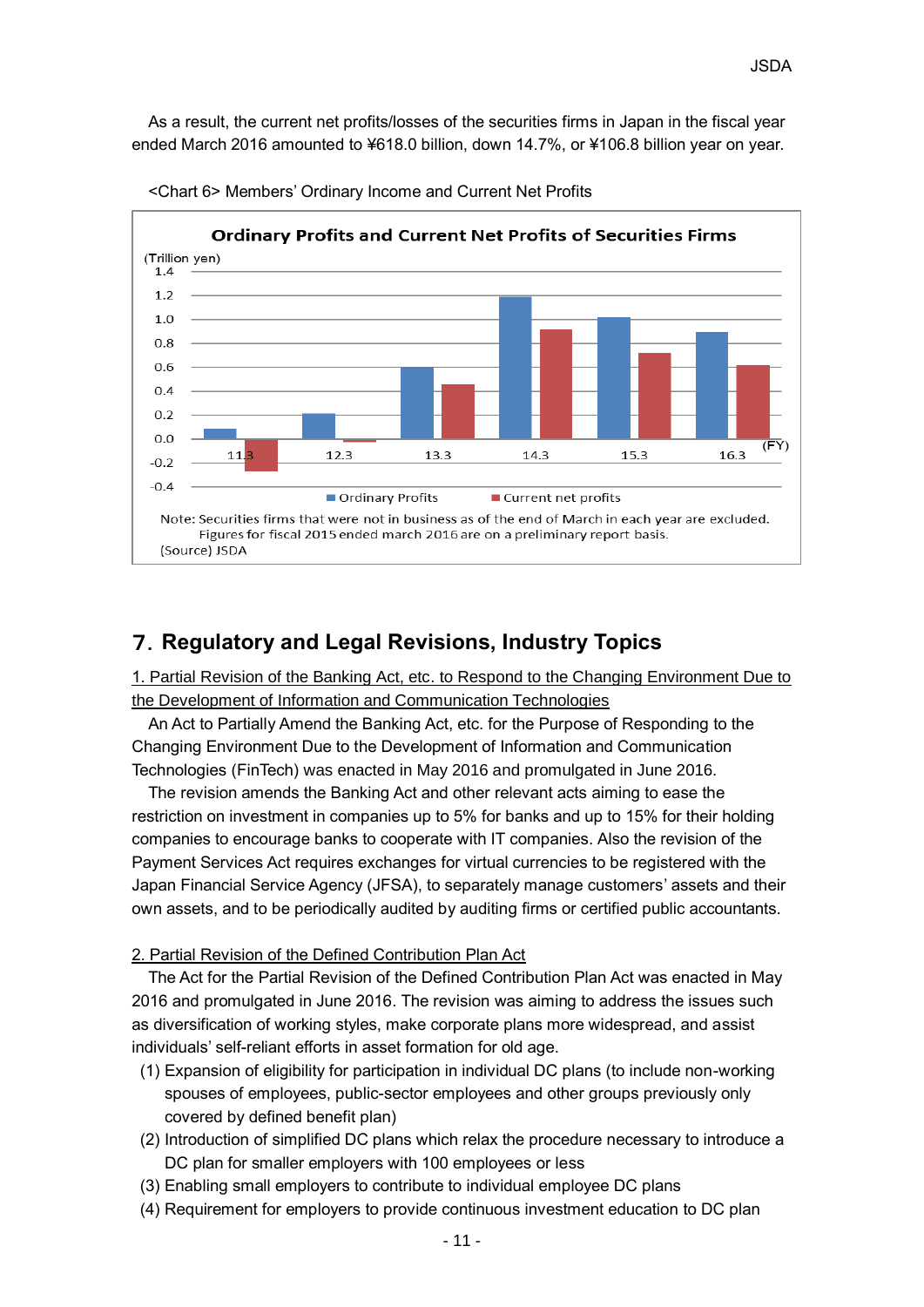participants, and restriction on maximum number of investment options offered to plan participants

(5) Amendment of provisions relating to investment in predesignated products (default funds), and requirement that plan participants be provided with at least three investment options with different risk/return characteristics

### 3. Self-Regulation

### (1) Shortening the settlement cycle of JGBs

In November 2015, based on the "Grand Design towards Shortening of JGB Settlement Cycle (T+1)" released by "The Working Group on Shortening of JGB Settlement Cycle" in November 2014, the JSDA made partial revisions to "The Japanese Government Securities Guidelines for Real Time Gross Settlement" to prepare for migration to a T+1 JGB settlement cycle. The JSDA also made partial revisions to the "Rules Concerning Handling of Conditional Sale and Purchase of Bonds, Etc." in June 2016 to introduce "new GC repos under the subsequent collateral allocation method" and "a new form of repo with the aim of further globalizing the JGB market" as measures to be addressed for migration to the T+1 settlement of JGB trades. (These revisions will come into force on the effective date of shortening of JGB settlement cycle (T+1), which is scheduled to be introduced during the first half of FY2018)

## (2) Deliberating a unified audit process for segregation of customers' assets

In July 2016, based on the findings of the Working Group on Segregation Audit of Customer Assets, the JSDA abolished the "Agreed-upon Procedures Engagement" concerning the type of engagement of the segregation audit of customer assets. The JSDA also partially revised the "Rules Concerning Appropriate Implementation of Separate Management of Customer Assets by Regular Members," to bring them into line with the "Compliance Assurance Engagement" and to introduce the requirement for disclosure of the results of such audits. (The revision will come into force on March 31, 2017, in principle. The requirement for disclosure will apply from announcements relating to audits conducted on or after April 1, 2018.)

### (3) Developing fair practices for information provision by analysts to the market

In September 2016, the JSDA enacted the "Guidelines regarding Interviews, etc. with Issuers and Information Conveyance by Association Members' Research Analysts." The promulgation of the Guidelines is in response to the recent practice where Member Analysts obtain non-public information from an issuer at preview meetings and provide such information to certain investors. This practice deviates from the primary role of the analyst and is problematic in terms of ensuring market fairness and transparency. The Guidelines are also in response to the inappropriate distribution of information which may be in violation of laws and regulations, such as the distribution of corporate information to investors, etc. by analysts in Japan and overseas and the provision of analysis, evaluation, etc. that is not consistent with the information contained in published analysts' reports. The Guidelines discusses the nature of preview meetings and the nature of provision of information obtained from an issuer and the provision of analysis and evaluation based on such information.

### 4. Industry Topics

(1) Revisions to Financial and Securities Taxation System, etc.

The Nippon Individual Savings Account (NISA) system, introduced in January 2014, allows